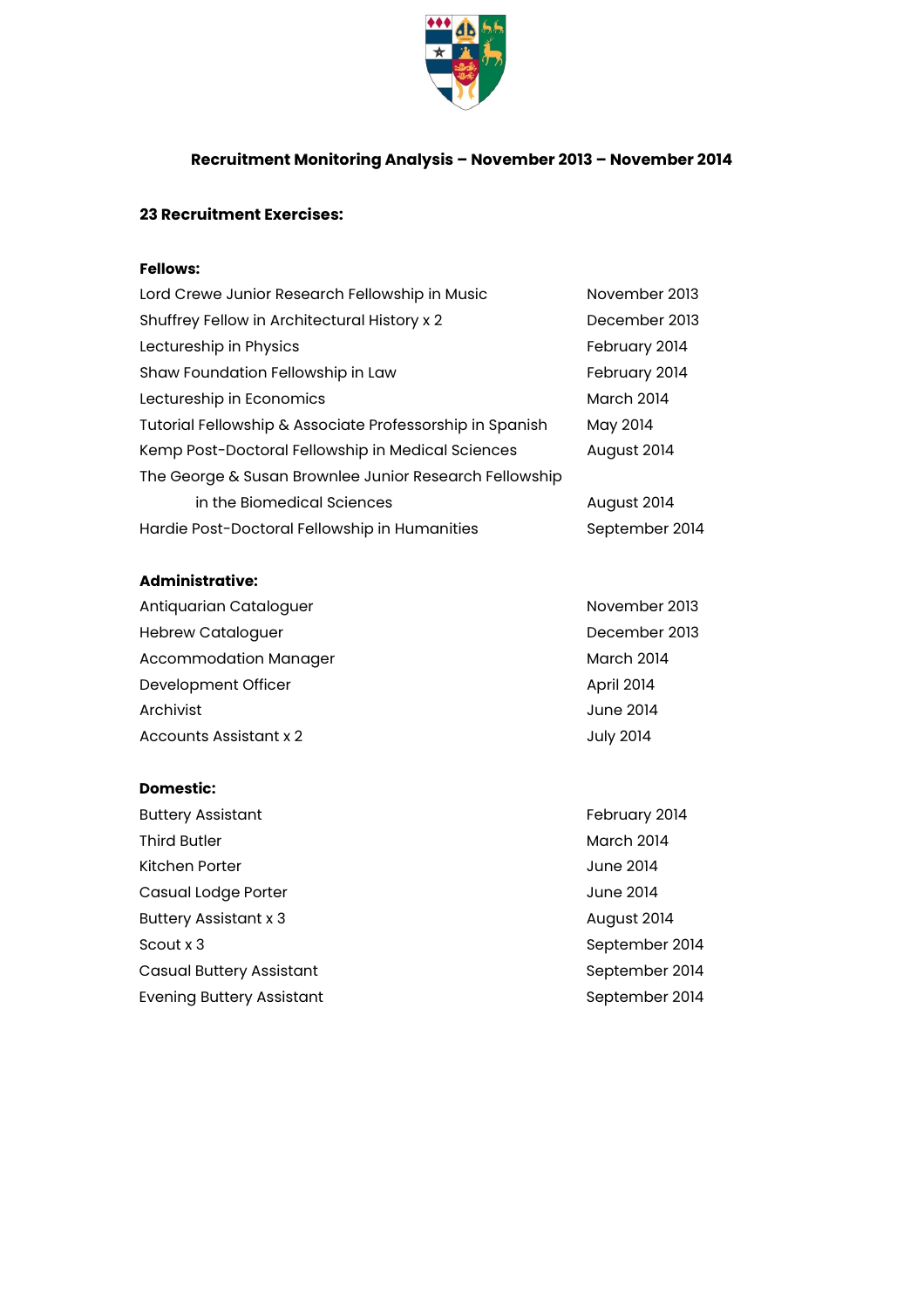

|                            | <b>Applicants</b> | <b>Shortlisted</b>  | <b>Appointed</b>    |  |  |  |
|----------------------------|-------------------|---------------------|---------------------|--|--|--|
| Number of Applicants       | 402               | 99                  | 28                  |  |  |  |
| Number of RM forms         | 280               | 67                  | 22                  |  |  |  |
| returned                   |                   |                     |                     |  |  |  |
|                            |                   |                     |                     |  |  |  |
| Females                    | 138               | 38                  | 12                  |  |  |  |
| Males                      | 142               | 29                  | 10                  |  |  |  |
|                            |                   |                     |                     |  |  |  |
| Age 18-25                  | 20                | 6                   | $\mathbf{I}$        |  |  |  |
| Age 26-30                  | 96                | 28                  | 6                   |  |  |  |
| Age 31-35                  | 65                | 12                  | 9                   |  |  |  |
| Age 36-40                  | 56                | 5                   | 3                   |  |  |  |
| Age 41-45                  | 12                | $\mathsf 0$         | $\mathsf 0$         |  |  |  |
| Age 46-50                  | 16                | 8                   | 0                   |  |  |  |
| Age 51-55                  | 10                | $\pmb{4}$           | $\overline{2}$      |  |  |  |
| Age 56-60                  | 9                 | $\overline{4}$      | $\mathbf{I}$        |  |  |  |
| Age 61-65                  | 3                 | 0                   | $\mathsf{O}\xspace$ |  |  |  |
| Age 66-70                  | $\mathbf{I}$      | $\mathsf 0$         | 0                   |  |  |  |
| Age 71+                    | $\mathbf 0$       | $\mathbf 0$         | $\mathbf 0$         |  |  |  |
| Decline to specify         | 10                | $\mathsf 0$         | 0                   |  |  |  |
| No response                | $\mathsf 0$       | $\mathsf{O}\xspace$ | $\mathsf{O}\xspace$ |  |  |  |
|                            |                   |                     |                     |  |  |  |
| Married                    | 69                | 20                  | 5                   |  |  |  |
| Civil Partnership          | 6                 | $\mathbf{I}$        | $\mathbf{I}$        |  |  |  |
| Single                     | 194               | 35                  | 16                  |  |  |  |
| No response                | $\mathbf{1}$      | $\mathbf{1}$        | 0                   |  |  |  |
|                            |                   |                     |                     |  |  |  |
| Disability                 | 15                | 3                   | $\overline{2}$      |  |  |  |
| No Disability              | 258               | 61                  | 19                  |  |  |  |
| Declined to specify        | $\overline{7}$    | 3                   | $\mathbf{I}$        |  |  |  |
| No response                | $\mathsf 0$       | $\mathsf 0$         | $\mathsf 0$         |  |  |  |
|                            |                   |                     |                     |  |  |  |
| Ethnic Origin:             |                   |                     |                     |  |  |  |
| White - British            | 113               | $\overline{7}$      | $\overline{7}$      |  |  |  |
| White - Non British        | 114               | 14                  | 12                  |  |  |  |
| <b>Black/Black British</b> | 6                 | $\mathbf{I}$        | $\mathsf 0$         |  |  |  |
| Asian/Asian British        | 18                | $\mathsf 0$         | $\mathsf 0$         |  |  |  |
| Arab                       | $\overline{a}$    | 0                   | 0                   |  |  |  |
| Mixed                      | $\mathbf{I}$      | 3                   | $\overline{2}$      |  |  |  |
| Other                      | $\overline{7}$    | $\mathbf{I}$        | $\mathbf{I}$        |  |  |  |